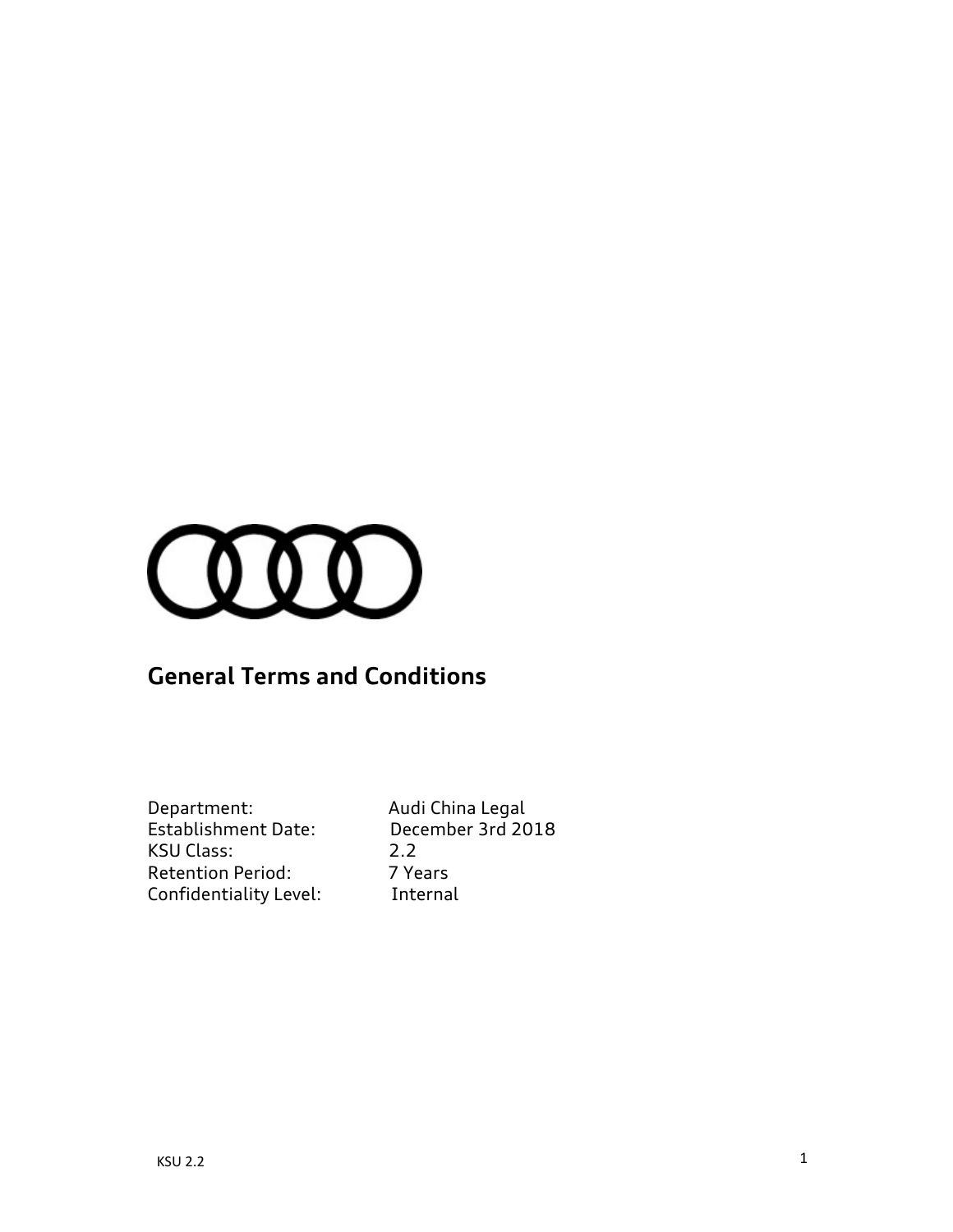



# **General Terms and Conditions**

一般条款和条件

1. DEFINITIONS

定义

In this Agreement, unless inconsistent with the context or otherwise specified, the following terms shall have the following meanings:

在本协议中,除非与上下文不一致或文中 另有所指,下列语词应具有以下的含义:

"Affiliate" means any entity, directly or indirectly, controlling, controlled by, or under common control with such entity, in each case on, or at any time after, the date of this Agreement (as defined below), where "control" means the possession, direct or indirect, of the power to direct or cause the direction of the management of a person or entity, whether through the ownership of securities, by contract or otherwise;

"关联企业"是指在本协议签订之日起, 任何实体,直接或间接地控制、被控制、 或与该实体同属于一个控制人的企业。 "控制"是指直接或间接地持有管理另一 人或实体的权力,该等管理可以是通过持 有股权、合同关系或其它的形式进行;

"Agreement" means this General Terms and Conditions, together with Purchasing Order signed by Buyer and Vendor and all the Appendices hereof.

"本协议"是指本一般条款和条件、由买 方和卖方签署的采购订单以及所有的附件;

"Business Day" or "Working Day" means any day on which trading banks are generally open for business in P.R.C;

"营业日"或"工作日"是指在中国商业 银行通常营业的日期。

"Buyer" means Audi (China) Enterprise Management Company Limited, as more specifically referred to in the Purchasing Order.

"买方"是指采购订单中列明的奥迪(中 国)企业管理有限公司。

"Confidential Information" means, any and all proprietary and other information concerning Buyer's business and operation or related to this Agreement, which becomes known to Vendor as a result of performance of this Agreement. Proprietary information includes, but is not limited to, corporate plans and strategies, new product samples, specifications, formulations and pricing information as well as the existence, contents and results of this Agreement; but shall not include any such information or material insofar as it is proven that it: a. is generally known, or; b. has become generally accessible to the public without any negligence on the part of the Vendor, or ; c. was or will be obtained legally by a third party.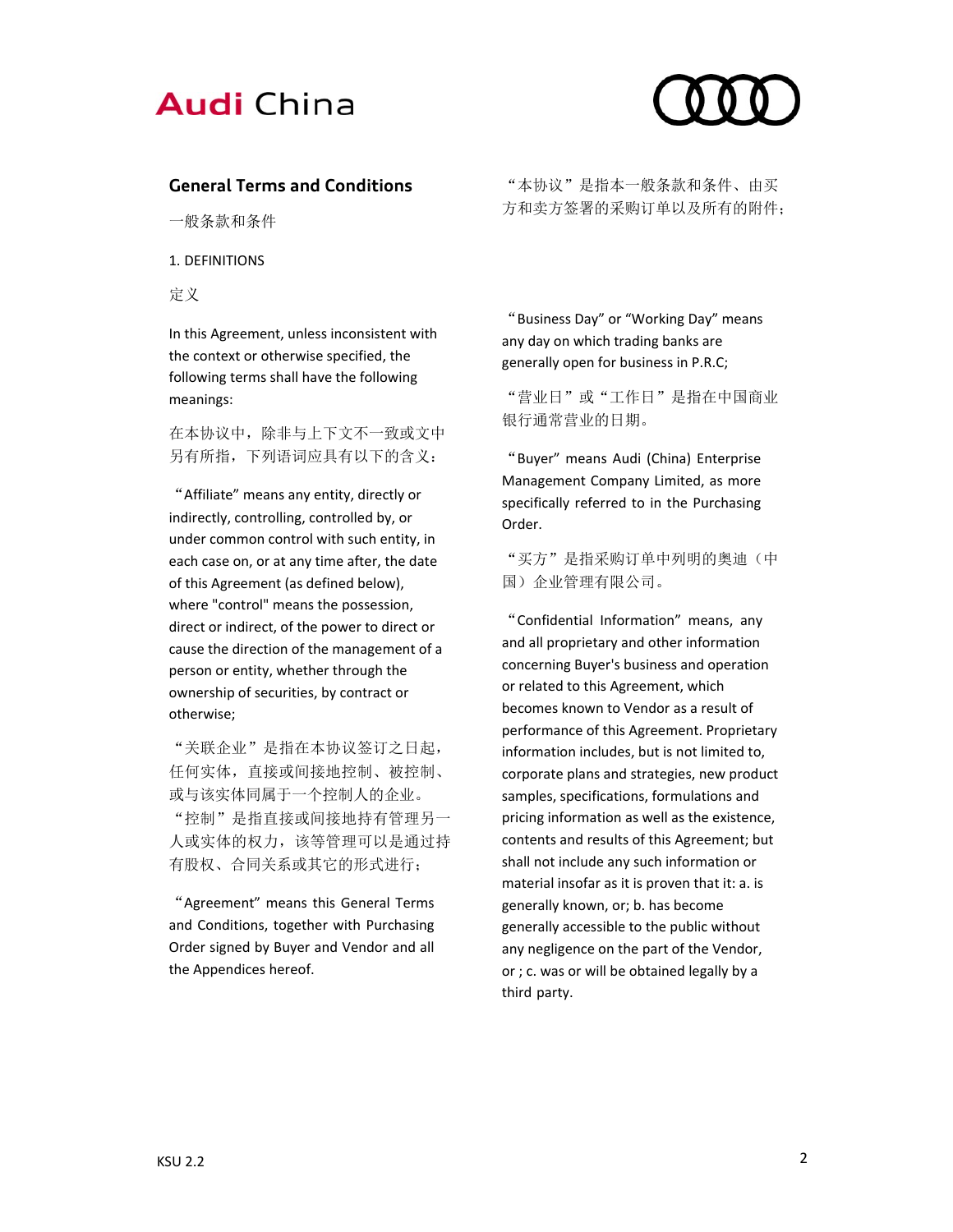

"保密信息"是指任何卖方由于履行本协 议而知悉的关于买方的商业及其运营、或 与本协议相关的专有的信息。 专有的信息 包括,但不限于企业计划和战略、新产品 的样品、

说明、规划以及定价信息和关于本协议的 存在、其内容和结果的信息;但是不包括:

i) 公众普遍知悉的信息;或 ii) 非由于卖 方的过错而导致公众普遍知悉的信息; 或 iii) 由第三方合法取得的信息。

"PRC" means the People's Republic of China (for purpose of this Agreement, excludes Hong Kong SAR, Macao SAR and Taiwan district);

"中国"是指中华人民共和国(为本协议 之目的,不包括香港特别行政区、澳门特 别行政区以及台湾地区);

"RMB" means Renminbi, the lawful currency of the PRC;

"人民币"是指中国的法定货币;

"Services" means any services to be supplied to Buyer by Vendor in relation to this Agreement, as specified in details in the Purchasing Order;

"服务"是指根据本协议在采购订单中列 明的由卖方提供给买方的服务;

"Goods" means any goods to be purchased by Buyer from Vendor in relation to this Agreement, as specified in details in the Purchasing Order;

"商品"是指根据本协议在采购订单中列 明的由卖方提供给买方的商品;

"Contract Price/Fees and Expenses" means the subtotal referred to in the Purchasing Order for Vendor's provision of Services and/or Goods;

"合同价格/费用"是指在采购订单中列 明的买方向卖方支付的服务和/或商品的 费用。

"Working Staff" means in respect of either party, any personnel engaged by such party (including without limitation, employees, agents and sub‐contractors) in connection with this Agreement;

"工作人员"是指为本协议之目的,任何 一方雇佣的人员(包括但不限于员工、代 理人以及承包商):

"Taxes" means all taxes, duties or charges levied or imposed by any governmental authority (other than taxes imposed on either party's income) and includes, without limitation, value‐added tax or similar broad based consumption tax or a tax on services; and

"税"是指任何相关的政府机构征收的包 括但不限于增值税、消费税或服务税等税 费或关税(不包括所得税);以及

"Effective Date" means the date on which Buyer and Vendor signs the Purchasing Order. In the case Buyer and Vendor does not sign the Purchasing Order at the same date, Effective Date means the later signature date.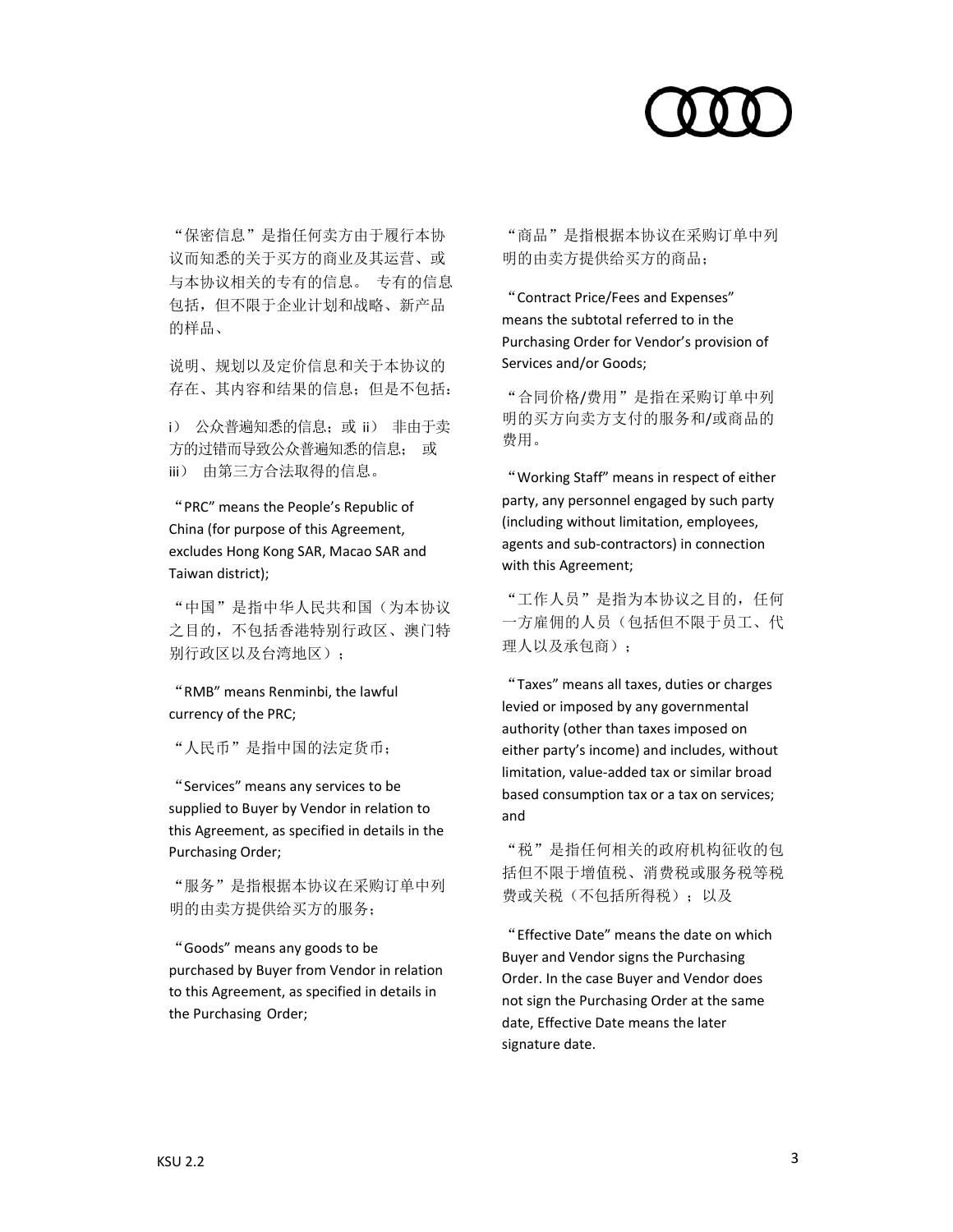

"生效日"是指买方和卖方签署采购订单 的日期。在买方和卖方不在同一日期签署 采购订单的情况下,生效日是指日期较后 的签署日期。

# 2. INTERPRETATIONS

### 释义

A reference to any statute, enactment, ordinance, order, regulation or other similar instrument includes a reference to the statute, enactment, ordinance, order, regulation or instrument as from time to time amended, extended, re‐enacted or consolidated and all statutory instruments, orders, regulations or instruments made pursuant to it.

本协议所指的法律、法规、条例、规章或 其它类似的法律文件包括根据上述文件不 时修订和颁布的强制性法律文件、法律、 法规、条例或规章。

### 3. REPRESENTATIONS AND WARRANTIES

陈述与保证

3.1 Each party represents and warrants to the other party that as of Effective Date of this Agreement:

本协议项下的一方向另一方陈述与保证, 自生效日起:

a. It is duly organized and validly existing in good standing under the laws of the place of its establishment and principal place of business;

其依据其设立地和主要营业地的法律有效 设立和合法存续;

b. It is duly qualified and authorized to provide the Goods/Services under this Agreement. The Goods/Services provided by it shall satisfy the requirements of the Buyer.

其具有必要的资质和法律能力提供本协议 项下的商品或服务。其提供的商品或服务 应满足买方的要求。

c. It has full authority to enter into this Agreement and to perform its obligations hereunder;

其持有完整的权力签署并且履行本协议;

d. It has duly authorized its representative to sign this Agreement, and from and after the

Effective Date the provisions of this Agreement shall be legally binding upon it;

其已适当授权其代表签署本协议,并且自 本协议生效日起,本协议的条款对其有法 律约

# 束力;

e. Its execution of this Agreement and its performance of its obligations hereunder: (i) will not violate any provision of its business license, articles of incorporation, articles of association or similar organizational documents; (ii) will not violate any applicable law or any governmental authorization or approval, and (iii) will not violate or result in a default under any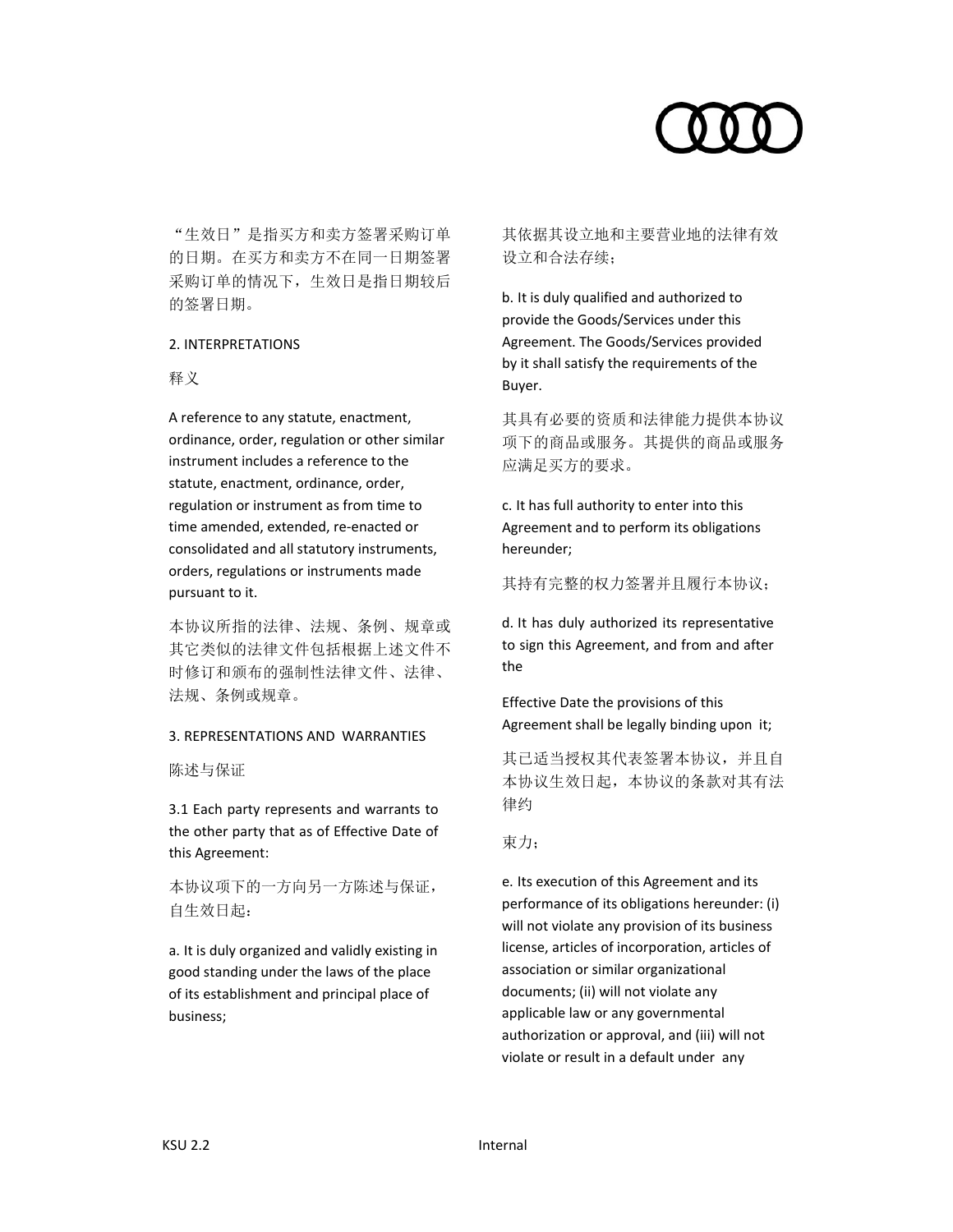contract to which it is a party or to which it is subject;

其签署和履行本协议: (i) 不会导致其 违反其营业执照、公司章程或类似的公司 文件;

(ii)不会违反对其适用的法律法规或政 府授权或批准,和(iii)不会违反或导致 其不能

履行其为合同方的合同;

f. No lawsuit, arbitration or other legal or governmental proceeding is pending or, to its knowledge, threatened against it that would adversely affect its ability to perform its obligations under this Agreement; and

其无未决的诉讼、仲裁或其它法律或政府 程序,或就其所知,将对其履行本协议项 下的义务产生负面影响的上述程序;和

g. It has disclosed to the other party all documents issued by any governmental authority that may have a material adverse effect on its ability to fully perform its obligations under this Agreement, and the documents previously provided by it to the other party do not contain any misstatements or omission of material facts.

其已向另一方披露所有由政府部门发出的 可能对其完整履行其在本协议项下的义务 产生重大负面影响的文件,以及所有由其 向另一方提供的文件并无包含虚假陈述或 是重要事实的遗漏。

3.2 Consequences of Inaccuracy in Representations and Warranties

# 不实陈述的后果

If any of the above representations and warranties of a party is inaccurate in material aspects as of the Effective Date, such party shall be in material breach of this Agreement.

如果上述任何一方的陈述与保证自生效日 起在任何的重要方面是不真实的,该协议 方将视为严重违反本协议。

# 4. RELATIONSHIP

关系

4.1 This Agreement does not form an authorization granted by Buyer to Vendor for exclusively rendering the Services/Goods as specified in the Purchasing Order. Buyer is entitled to establish any contractual relationship with any third party for such Services/Goods concurrently.

本协议并不构成买方就采购订单中列明的 服务/商品授予卖方独家提供上述服务/商 品的权利。 买方有权就上述服务/商品同 时与任何第三方签署合同。

4.2 Except as expressly authorized under this Agreement, neither party has authority to pledge the credit of or make any representation or give any authority to contract on behalf of the other party.

除非本协议另有明确的授权,本协议项下 的任何一方无权借用另一方的信誉,代表 本协议的另一方或者代表另一方签署合同。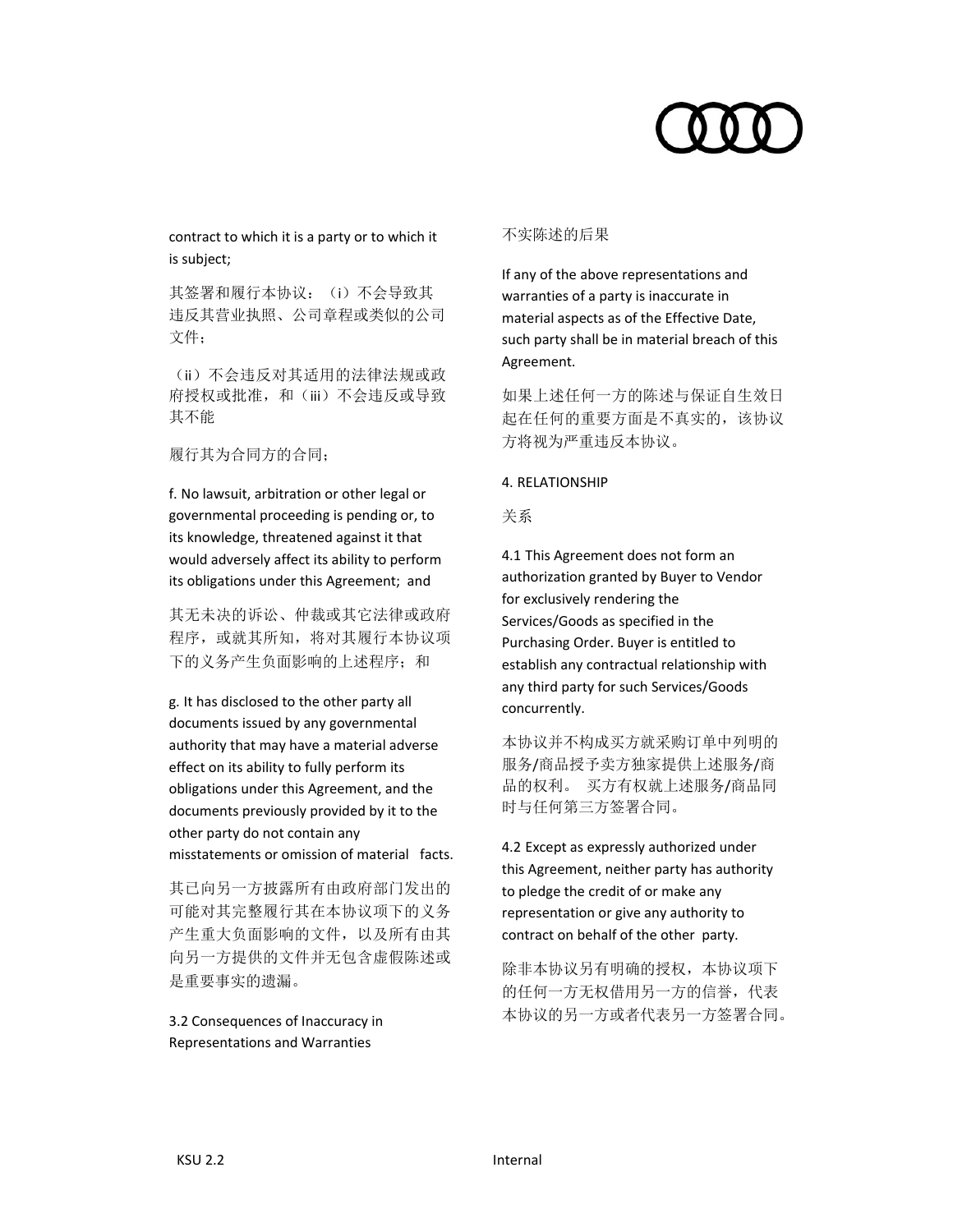

4.3 No Vendor's Working Staff shall be construed as being an employee of Buyer as the result of performance of this Agreement, and Vendor shall be fully responsible for its Working Staff for any and all injury incurred from performance of this Agreement.

卖方的工作人员不会由于履行本协议而被 视为买方的员工。卖方应当对其工作人员 由于履行本协议而导致的任何及全部损害 承担全部的责任。

### 5. QUALITY AND DELIVERY

质量和交付

5.1 Vendor shall do its best with all due care and diligence on rendering the Services and/or providing Goods to Buyer, and ensure to complete the Services and/or deliver the Goods successfully and timely as agreed upon by both parties under this Agreement. In the case Vendor fails to provide the Services and/or Goods as specified in this Agreement and the attached appendices, or in the case the quality of the Services and/or Goods provided by the Vendor fails to meet the standards as required by the Buyer, Buyer shall be entitled to deduct its payment of Contract Price/Fees and Expenses or claim refund of paid Contract Price/ Fees and Expenses and to claim liquidated damages against Vendor for breach of this Agreement.

卖方应当尽其最大的注意和勤勉的义务向 买方提供本协议项下的服务和/或商品, 以及确保按时和成功地按照本协议的约定 向买方提供服务和/或商品。在卖方不能 按照本协议及其附件的约定向买方提供服 务和/或商品,或卖方提供的服务和/或商 品不能达到买方要求的标准,买方有权减 免合同价格/费用,或者主张返还已经支 付的合同价格/费用,以及向卖方主张违 约责任。

5.2 Buyer is entitled under this Agreement to require Vendor to replace any Working Staff who has been proved to be incompetent to perform obligations under this Agreement. Vendor shall promptly replace the Working Staff upon receipt of Buyer's request for replacement. In the case the Vendor fails to replace the relevant Working Staff in accordance with Buyer's timelines and requirements as stated in the replacement request, Buyer is entitled to early terminate this Agreement or adjust the services scope, without compensating the Vendor.

买方有权要求卖方更换被证实无法适当履 行本协议项下义务的工作人员。卖方应当 在收到买方要求更换的通知后及时更换该 工作人员。如果卖方不能按照买方在更换 通知中的要求和设定的时间更换相关的工 作人员,买方有权提前解除本协议,或调 整相应的服务范围,而无须补偿卖方。

5.3 If any Working Staff of Vendor causes damage to Buyer by his/her negligence or intentional action, Buyer is entitled to claim for compensation against Vendor and Vendor shall keep Buyer harmless and fully indemnified for damages incurred. In addition, Buyer is entitled to early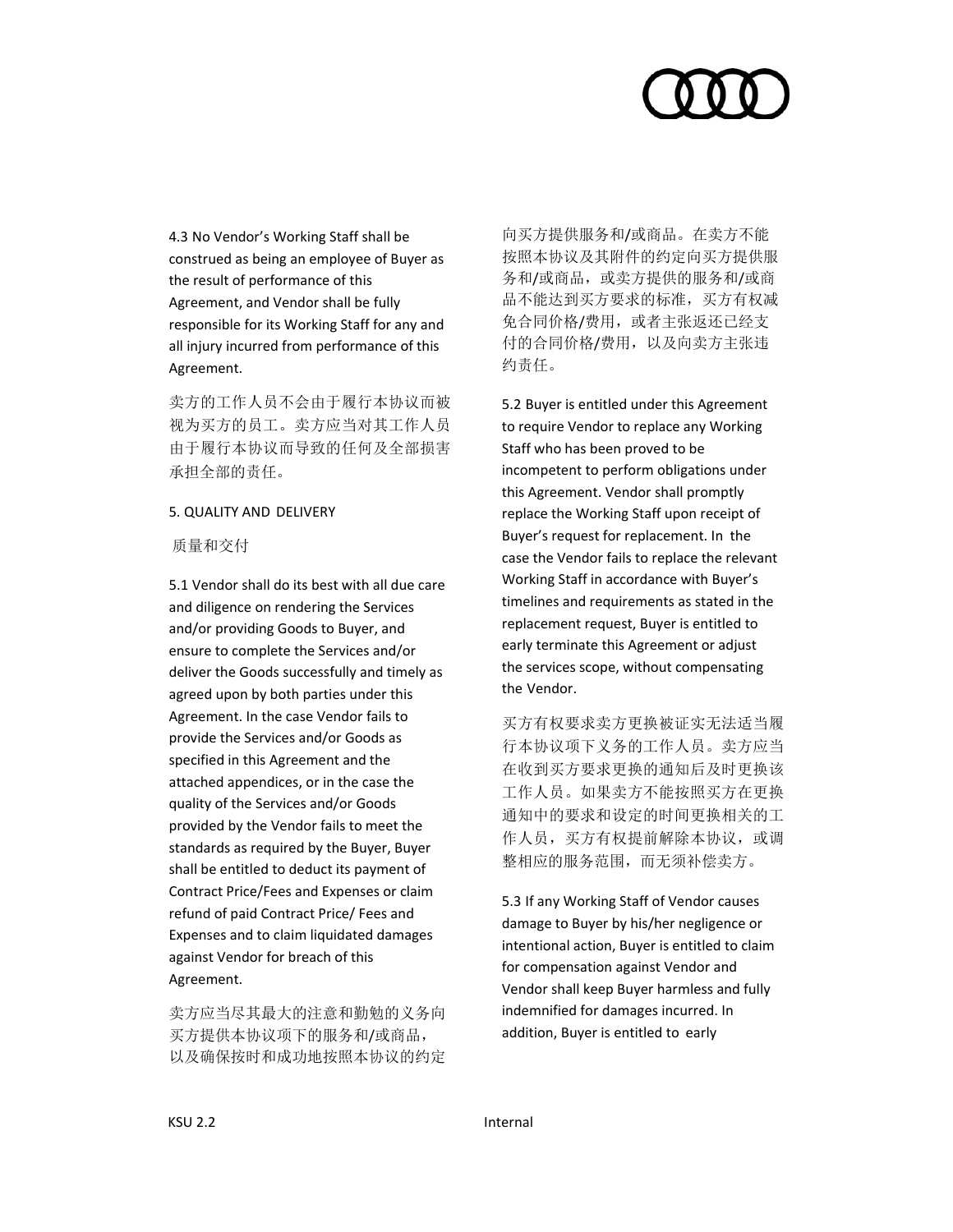

terminate this Agreement at its own discretion without further compensating the Vendor.

在卖方的工作人员由于故意或过失导致买 方损害的情况下,买方有权向卖方主张损 害赔偿责任,同时卖方应当补偿买方因此 而受到的任何损失。另外,买方有权在无 须补偿卖方的情况下提前解除本协议。

5.4 Until fully completion and acceptance of the Services and/or Goods, Buyer is entitled to amend or supplement this Agreement at any time and at its reasonable discretion. Should such adjustments change the scope of Services as set forth herein and Vendor's workload in a significant manner, the parties shall reach a supplementary agreement separately for the changed scope of Services and/or Goods.

直至本协议项下提供的服务和/商品被完 整的履行和被买方所接受,买方有权在其 认为合理的情况下修改和补充本协议。如 果上述修改和补充对本协议项下约定的服 务范围和卖方的工作量造成重大的变化, 买卖双方应当就变更后的服务范围或商品 的类型另行达成补充协议。

### 6. PAYMENT

付款

6.1 Contract Price/Fees and Expenses

合同价格/ 费用

a. The parties agree that the payment of Contract Price/Fees and Expenses shall be settled in accordance with time schedule

(work schedule) and quality requirements as specified in relevant Appendix of this Agreement.

买卖双方同意本协议项下的合同价格/费 用的支付应当按照本协议附件中列明的日 期(工作进度表)和质量要求进行。

b. The Contract Price/Fees and Expenses shall be inclusive of the taxes and duties to be levied on Vendor in accordance with the applicable laws and regulations of PRC by virtue of or relating to the provision of the Services and Goods under this Agreement, unless otherwise agreed upon by both parties.

除非买卖双方另有约定,本协议项下的合 同价格/费用应当包括根据适用的中国法 律卖方应当承担的与提供本协议项下的服 务和/ 或商品相关的税费。

c. Vendor shall ensure that the actual amount of expenses under this Agreement does not exceed the total sum of the Contract Price/Fees and Expenses. If additional fees and expenses are indeed required which are beyond the reasonable control of and were not reasonably foreseeable by the Vendor, Vendor shall obtain Buyer's prior written approval for such additional amount(s) prior to the occurrence of the additional fees and expenses. Vendor agrees and acknowledges that Buyer is not liable or responsible for such amounts if they are incurred without Buyer's written approval or before Buyer's written approval is obtained.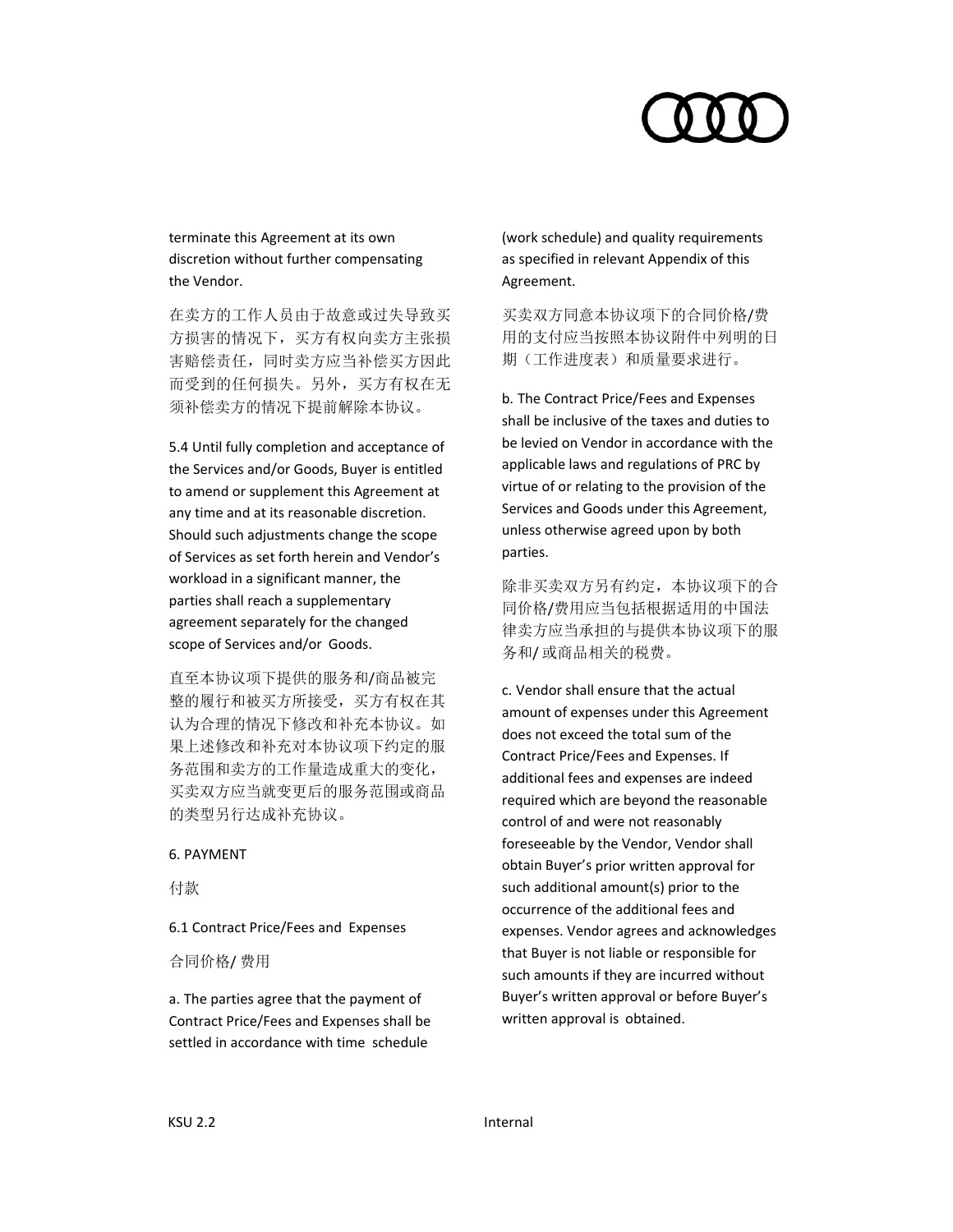

卖方应当确保本协议项下发生的费用不应 当超出总的合同价格/费用。在卖方无法 合理控制和无法合理预见的情况下发生的 额外的费用,卖方应当就该额外费用的发 生事先获得买方的书面同意。卖方在此同 意和确认,在买方就该额外费用的发生未 做出书面同意、或者该书面同意未被卖方 事先获得的情况下,买方无需就该额外的 费用负责。

d. The Contract Price/Fees and Expenses include all expenses paid or incurred by Vendor in connection with Vendor's performance of its obligations under this Agreement, including without limitation, any and all third party costs, travelling costs, communication expenses, and out‐of‐ pocket expenses. Unless otherwise expressly approved in writing by Buyer, Vendor is not entitled to any reimbursement or payment from Buyer in addition to the Contract Price/Fees and Expenses.

本协议项下的合同价格/费用包括卖方由 于履行本协议而支付的或承担的所有费用, 包括但不限于任何第三方的支出、差旅费、 通信费以及任何其它的费用。除非买方另 有明确的书面同意,卖方无权要求买方就 合同价格/费用以外的部分对卖方进行补 偿或支付。

### 6.2 Payment Terms

付款方式

a. Vendor shall issue to Buyer the legally valid tax invoices of the due payment of the Contract Price/Fees and Expenses in

accordance with the payment term specified in the Purchasing Order. Buyer shall settle the due payment to Vendor within 30 working days against the presentation of the invoices.

卖方应当按照采购订单中列明的付款方式 向买方出具与合同价格/费用数额相当的 合法有效的税务发票。买方应当在收到合 法有效的税务发票之日起的 30 个工作日 内向卖方支付相应的款项。

b. Vendor agrees to exempt Buyer from any late payment penalty in the case the late payment is incurred by reasons not attributable to Buyer's faults, and such late payment shall not constitute any limitation or prohibition on Buyer to obtain all the legitimate titles and rights of the Services/ Goods under this Agreement.

卖方同意免除买方非由于买方原因造成的 任何的迟延付款的责任。买方的迟延付款 并不构成买方获得本协议项下对相关服务 /商品所有的合法的权利和权益的限制和 禁止。

c. Payment is made via bank telegraphic transmit. The parties are responsible for their own bank charges incurred in relation to the transaction under this Agreement.

本协议项下的付款通过银行电汇进行。本 协议项下的各方对其各自的银行费用负责。

### 7. TAXES

税费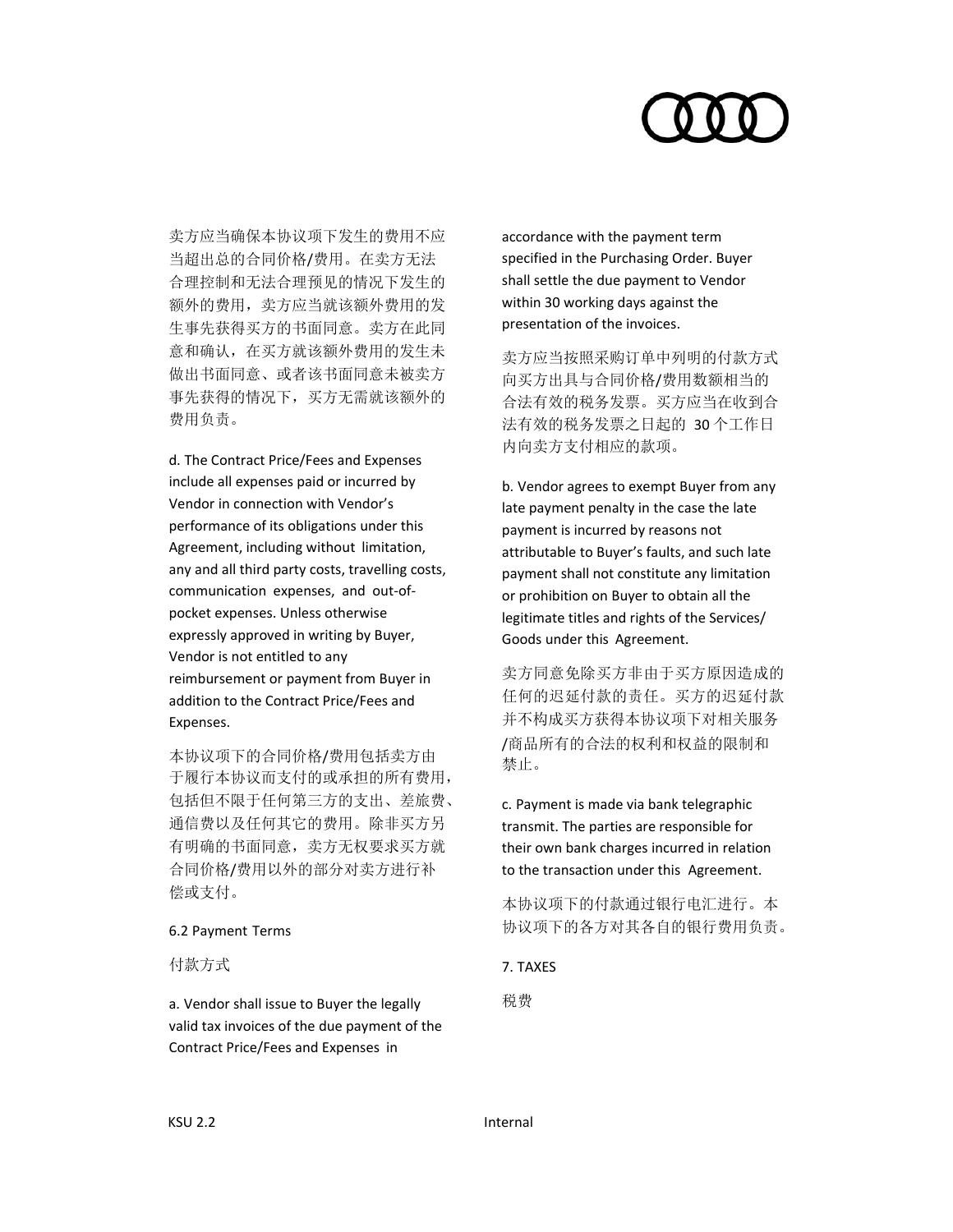

Except to the extent that this Agreement expressly provides otherwise, any and all taxes and/or duties in connection with the execution of this Agreement to be levied on Buyer shall be payable by Buyer, while any and all taxes and/or duties in connection with the execution of this Agreement to be levied on Vendor shall be payable by Vendor. The amount of Contract Price/Fees and Expenses stipulated in this Agreement shall be a gross amount covering all the taxes and duties that may be levied on the Vendor in PRC and any applicable tax authority in connection with the execution of this Agreement.

除非本协议另有明确的约定,买卖双方应 当各自对其由于签署本协议而应当缴付的 税费负责。本协议项下的合同价格/费用 应当包括卖方应当向中国及适用的税务机 构缴付的所有税费。

### 8. RIGHTS OF OWNERSHIP

资料所有权

8.1 All deliverable concept, code, artwork, images, communication, materials, drawings, information, design, data, reports, analysis, presentations, electronic tools, applications and systems, and other work ("Materials") created by Vendor and its Working Staff pursuant to this Agreement and intended for adoption and exploitation by Buyer shall be the sole property of Buyer (rather than Vendor or its Working Staff). Vendor undertakes that it and its Working Staff shall not use for a purpose other than this Agreement, or provide to any third

party (including any Vendor's Working Staff not involved in providing Services and/or Goods to Buyer) the aforementioned Materials, as well as any deliverables produced under this Agreement without the prior written consent of Buyer.

所有可交付的由买方接受和利用的创意、 代码、作品、图像、通信、资料、图纸、 信息、设计、问卷、数据、分析、报告、 讲座、电子工具、应用程序和系统及其他 工作成果("资料")的所有权均归买方 (而非卖方及其工作人员)所有。未经买 方事先授权,卖方及其工作人员不得将买 方的任何资料(包括卖方及其工作人员根 据本协议制作的资料)用于本协议约定范 围以外的其他用途, 也不得将该资料转让 给任何第三方(第三方包括但不限于未涉 及向买方提供服务和/或商品的任何卖方工 作人员)。

8.2 Vendor shall ensure that, to the fullest extent possible under the law, Buyer shall own any and all rights, title and interests (including without limitation copyrights, trademarks, patents, domain name and other intellectual property rights and trade secrets) with respect to any work or deliverables created or developed by Vendor pursuant to this Agreement and utilized by Buyer.

卖方应尽一切合法之可能,保证买方对卖 方根据本协议或按买方指示创建或开发的 所有成果享有全部权益,包括但不限于版 权、商标、专利、域名其他知识产权和商 业秘密。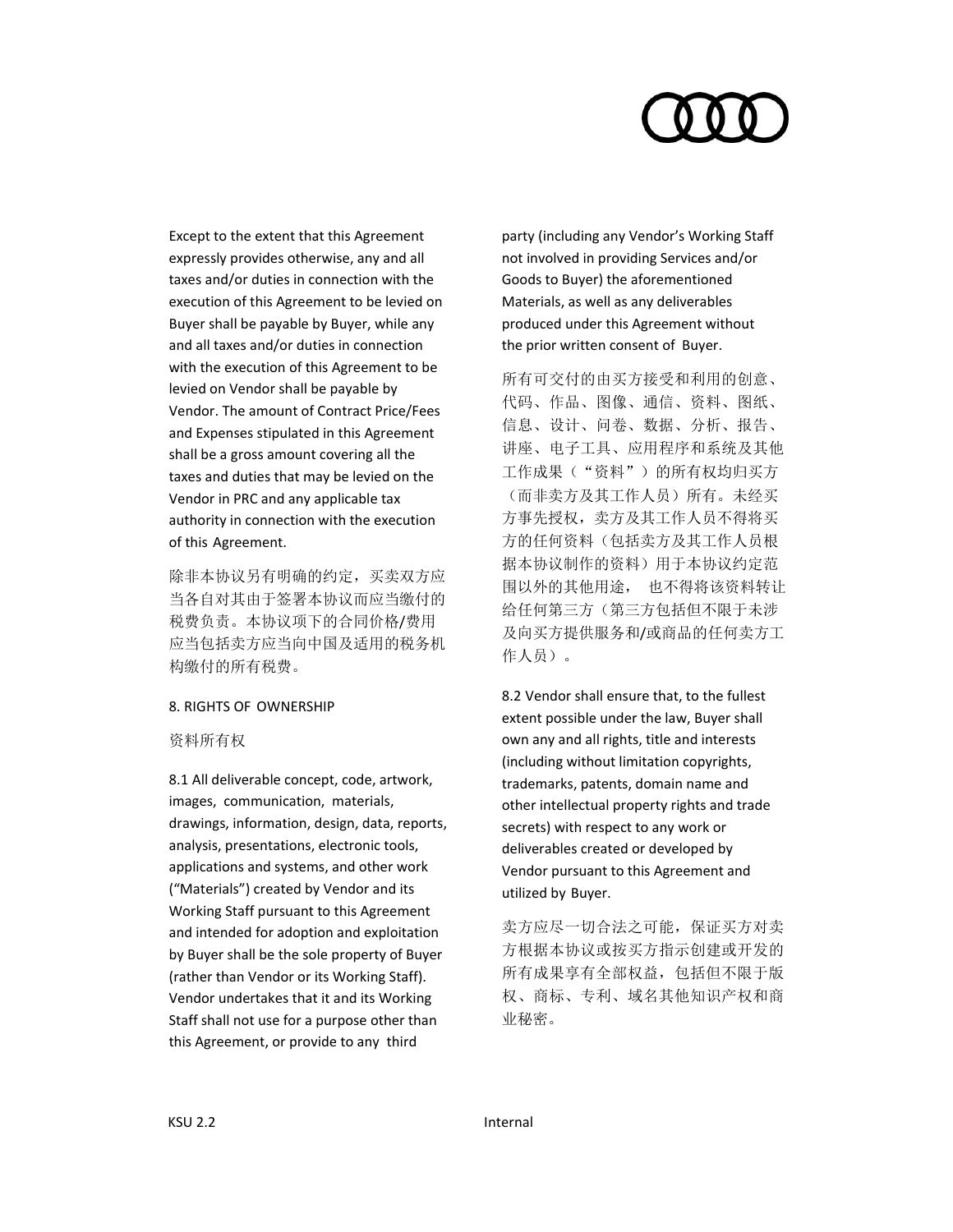8.3 Vendor represents and guarantees that it will abide by all relevant legal requirements in its performance of this Agreement and it shall not infringe any legal rights of any third parties, including but not limited to copyrights, trademarks, patents and other intellectual property rights and trade secrets, in the course of providing the Services/Goods. Vendor shall fully indemnify and hold harmless Buyer against any loss, liability, claim or penalty from any third party.

卖方陈述并保证其在履行本协议的过程中 不违反法律且不侵犯任何第三方的任何法 律权利,包括但不限于版权、商标、专利、 其他知识产权和商业秘密。卖方应使买方 免受损害并向买方全额赔偿任何第三方向 买方提出的该类索赔或处罚。

8.4 Vendor undertakes to use all best care in handling and storing of the Materials and any information or property provided by Buyer under this Agreement. Once such Materials, information or property of Buyer are forwarded to or produced by Vendor and its Working Staff, Vendor becomes responsible for the safekeeping of these Materials, information or property. Vendor shall be liable for any loss or damage or destruction of such Materials, information or property, including without limitation any loss or damage caused by its Working Staff or third parties.

卖方承诺将尽其所能保管和保存资料及买 方在本协议项下提供的其他信息或财产。 一旦买方转交给卖方前述资料、信息或财 产,或卖方及其工作人员为买方完成创作

成果,卖方即有义务将相关资料、信息、 财产和成果妥善保管。卖方对因卖方及其 工作人员原因导致的任何资料、信息或财 产的遗失或损毁灭失承担全部责任。

8.5 Upon termination or expiration of this Agreement, Vendor shall transfer, assign and make available to Buyer all property and Materials in Vendor's possession or subject to Vendor's control (including all property and Materials in possession of Vendor's Working Staff or third parties) that are the property of Buyer, regardless of what form such Materials are in (e.g. electronic, paper‐based) and regardless of whether such Materials had been obtained under the terms of this Agreement or by any other method.

在本协议期满或终止后,卖方应当将卖方 及其工作人员或第三方占有、保管或实际 控制的属于买方所有的全部财产和材料返 还给买方,无论该资料以何种形式存在 (如电子或纸制),也不论该资料是否基 于本协议条款或任何其他方式获得。

8.6 Vendor agrees to impose the same obligations as defined in this Article 8 (Rights of Ownership) and Article 9 (Confidentiality) on its Working Staff, and shall be liable for any breach of the obligations by its Working Staff.

卖方同意对其工作人员赋加本第 8 条(资 料所有权)及第9条(保密条款)约定的 同等义务,并对卖方及其工作人员违反前 述条款约定的任何义务承担赔偿责任。

9. CONFIDENTIALITY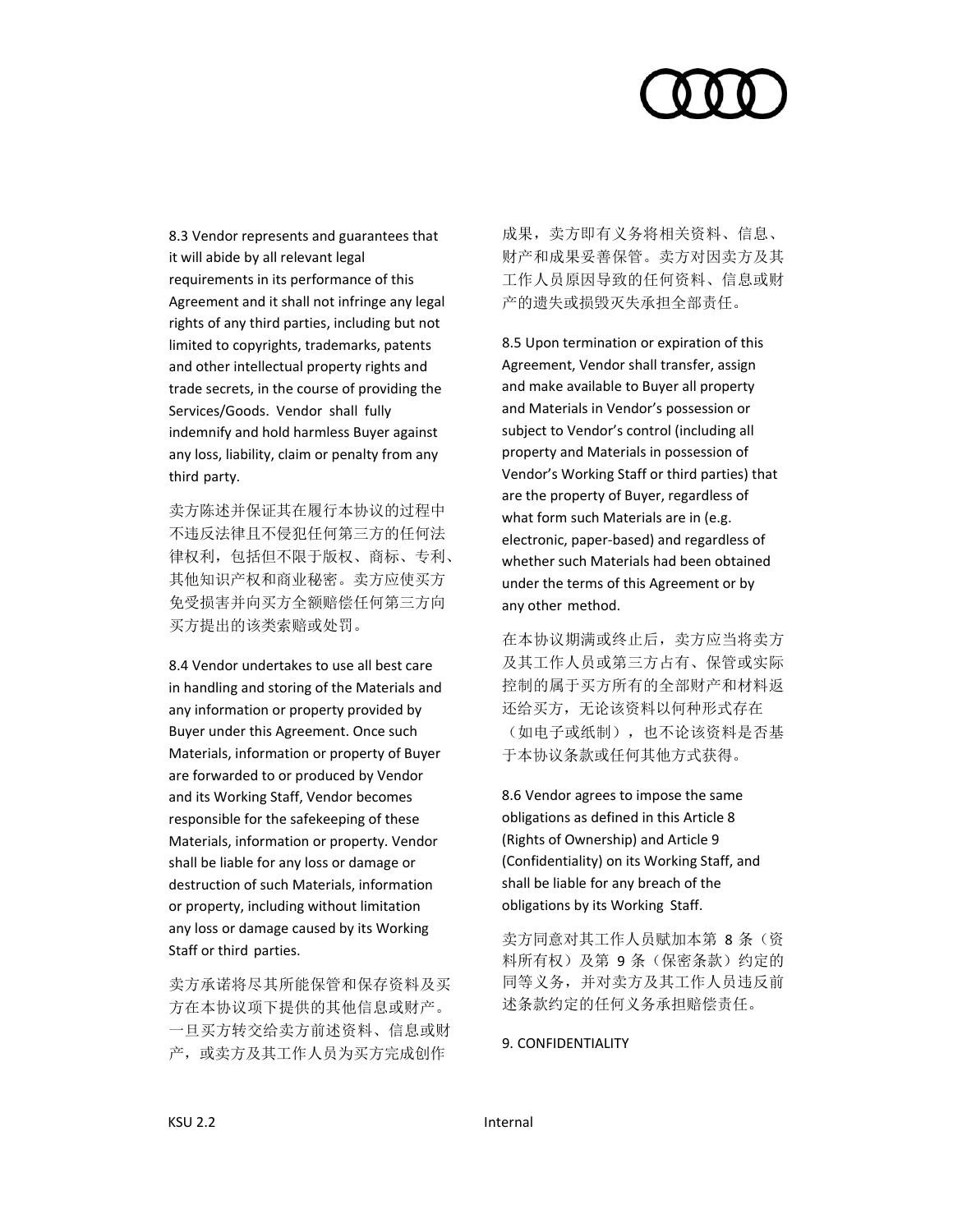

# 保密条款

9.1 Vendor, on behalf of itself and its employees, hereby covenants and agrees that Vendor shall:

卖方代表其及其工作人员在此承诺及同意:

a. exercise best care and caution to keep confidential any and all Confidential Information and other information concerning the business and operation of Buyer, any Affiliate or any related third party, or is otherwise related to this Agreement, which becomes known to Vendor as a result of performance of this Agreement;

卖方应当尽最大限度的谨慎注意义务对所 有在履行本协议的过程中获知的关于买方 及其关联企业的经营和业务以及关于本协 议的标的事项的保密信息进行保密。这些 信息包括, 但不限于买方企业战略计划、 新产品样品和说明手册、价格信息以及本 协议的内容和履行本协议的结果;

b. not disclose any Confidential Information to any third party (including any employees of Vendor not involved in providing Services/Goods to Buyer), unless to do so is required in connection with the performance of its obligations under this Agreement and is approved by Buyer in advance, and under such circumstances Vendor shall ensure that the said third party is made aware of and complies with Vendor's obligations of confidentiality under this Agreement; and where it is necessary to disclose Confidential

Information of Buyer to a third party in the course of subcontracting, Vendor agrees to ensure that the relevant third party is made aware of and comply with the obligations of confidentiality stipulated under this Agreement before disclosing the Confidential Information on a "need‐to‐ know" basis. If requested by Buyer, Vendor shall ensure that such third party maintain the confidentiality of the Confidential Information by executing separate confidentiality agreement with such third party on terms no less strict than those set out under this Agreement. Notwithstanding the foregoing, Vendor shall be liable for any breach of confidentiality by such third party.

卖方不得向任何第三方(包括但不限于未 涉及向买方提供服务和/或商品的任何卖 方工作人员)泄漏有关信息,除非在其履 行本协议时需要并经买方书面同意的情况 下才能向第三方披露,但卖方应保证该第 三方遵守保密义务。在经过买方事先书面 同意的情况下,卖方可以委托代理商或分 包商从事本协议项下的部分服务,在根据 分包协议需要向第三方披露买方的保密信 息时, 在卖方根据"必须知道"原则披露 保密信息前,卖方应确保相关第三方已知 晓并遵守本协议项下规定的保密义务。应 买方要求,卖方应确保与该第三方签订单 独的保密协议,且该协议规定之保密义务 的程度不得低于本协议之规定。

c. not use, or enable any third party to use, any Confidential Information for a purpose other than the performance of obligations under this Agreement; and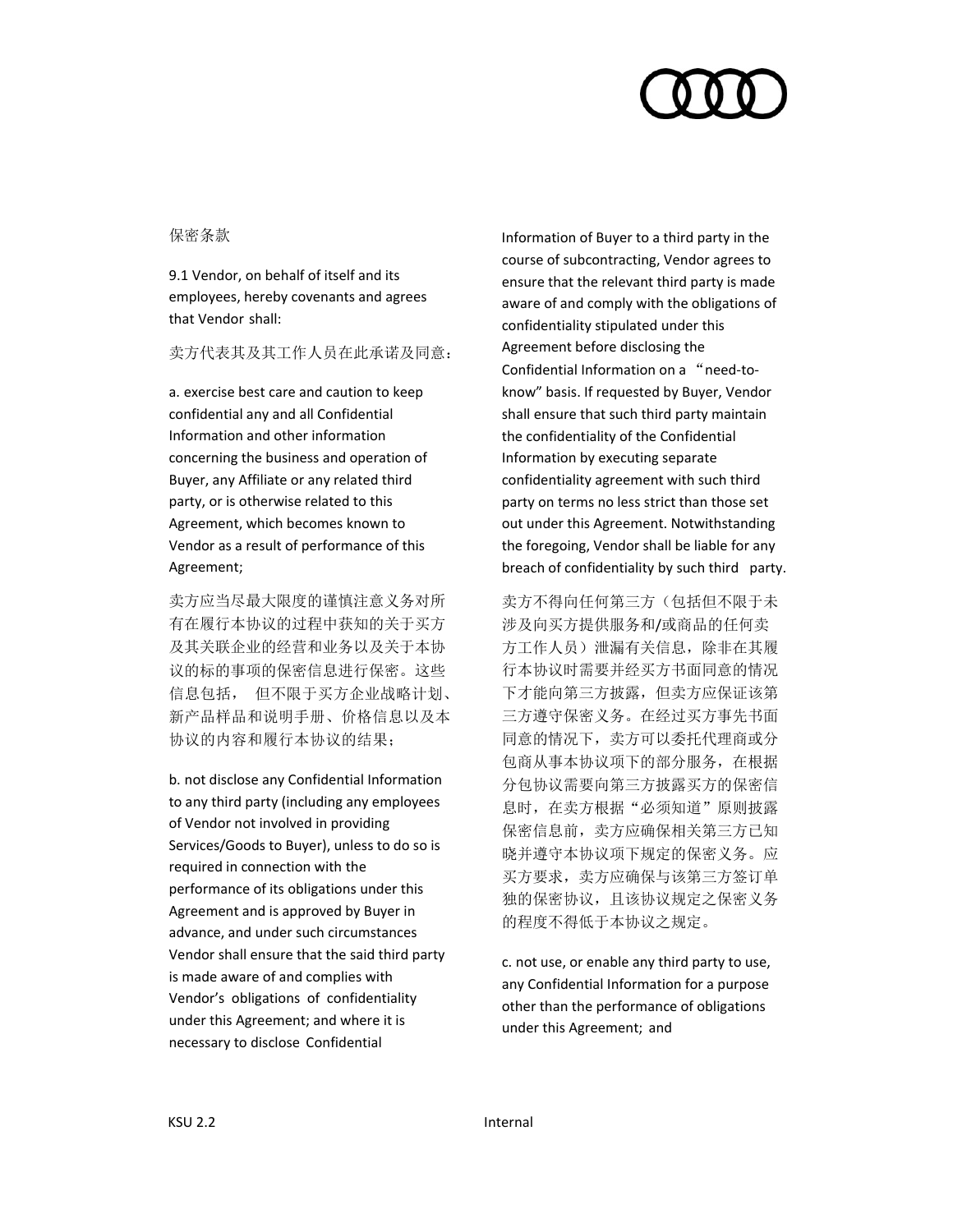卖方不得将任何保密信息用于除履行本协 议项下义务以外的其他用途,亦不得使任 何第三方从事该等行为;并且

d. return to Buyer all Confidential Information then in the possession of Vendor and/or its permitted subcontractor at the termination or expiration of this Agreement.

在本协议终止或期满时,卖方应将由卖方 或卖方的分包商占有、控制的与本协议相 关的所有保密信息归还给买方。

### 9.2 The Parties agree that the

confidentiality obligations stipulated under this Article 9 shall survive the termination of this Agreement.

买卖双方同意本第 9 条款中约定的保密义 务在本协议终止后继续有效。

### 10. LIABILITY AND BREACH OF AGREEMENT

违约责任

10.1 If Vendor breaches any of the Representations and Warranties as specified in Article 3 of this Agreement, or fails to provide the Services/Goods on schedule as stated in this Agreement, or the quality of the Services/Goods provided by Vendor fails to meet the professional industrial standards or the requirements set forth in this Agreement by Buyer, Buyer is entitled to withhold or deduct payment from the Contract Price/Fees and Expenses and/or claim for refund of paid Contract Price/Fees and Expenses, and Vendor shall pay to the Buyer an additional liquidated

damages amounting to 30% of the Contract Price/Fees and Expenses. If the Buyer or any third party incurs any personal injury or property damage in connection with the Goods/Services of the Vendor, the Vendor shall indemnify and hold harmless the Buyer against any loss, liability, and third party claim.

如果卖方违反本协议第 3 条陈述与保证的 条款, 或者迟延交付服务和/或商品, 或 者服务质量或商品的质量不符合行业标准 或约定的要求,买方有权按本协议减少或 停止向卖方支付的合同价格/费用, 和/或 要求卖方返还已支付的合同价格/费用, 并且卖方应当向买方支付相当于本协议全 部合同价格/费用的 30%作为违约金。如 果买方或任何第三方因卖方的商品或服务 遭受人身伤害或财产损失,卖方应就买方 由此遭受的任何损失、责任和第三方索赔 对买方进行赔偿并使其免受损害。

10.2 Except as otherwise provided herein, if a Party ("Breaching Party") fails to perform any of its material obligations under this Agreement or otherwise is in material breach of this Agreement, then the other Party ("Aggrieved Party") may:

除本协议其他条款另有规定以外, 如果一 方("违约方")未履行其在本协议项下 某项主要义务或以其他方式对本协议构 成重大违约, 则另一方("受损害方") 可以:

a. give written notice to the Breaching Party describing the nature and scope of the breach and demand that the Breaching Party cure the breach at its own cost within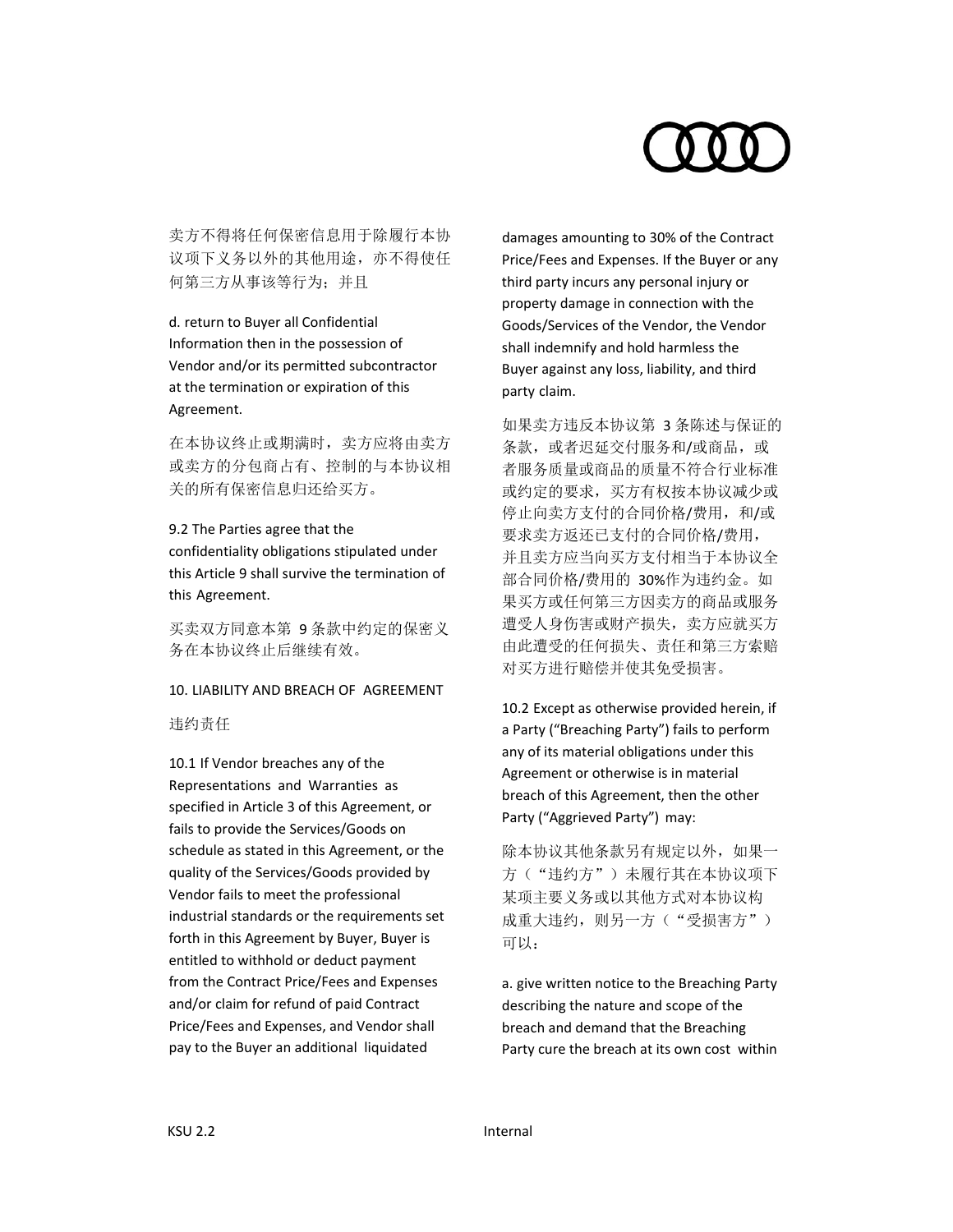a reasonable time specified in the notice ("Cure Period") (provided that if any representation and warranty of a party under Article 3 of this Agreement is not true and correct in material aspects when it is made, or when there is a breach of Article 9, the Cure Period does not apply); and

向违约方发出书面通知,说明违约的性质 以及范围,并且要求违约方在通知中规定 的合理期限内自费予以补救("补救期") (但是如果一方在本协议第 3 条(陈述与 保证)项下所做的任何陈述和保证在做出 时在关键方面不真实或不正确,或者违反 本协议第 9 条(保密条款)的规定, 则没 有补救期);并且

b. in the case the Breaching party fails to cure the breach within the Cure Period (or in the case the Cure Period does not apply), then in addition to its other rights under applicable law, the Aggrieved Party may claim any and all foreseeable damages arising from the breach.

如果违约方未在补救期内予以补救(或者 如果没有补救期),那么在该等违约后 的任何时候,在适用法律给予的权利以外, 受损害方还可以就违约引起的直接和可预 见的损失提出索赔。

### 11. FORCE MAJEURE

不可抗力

11.1 "Force Majeure" shall mean all events which are beyond the control of the parties to this Agreement, and which are unforeseeable, unavoidable or

insurmountable, and prevents total or partial performance by any party. Such events shall include earth‐quakes, typhoons, flood, fire, war, failures of international or domestic transportation, acts of government or public agencies, epidemics, civil disturbances, strikes and any other objective circumstance which cannot be foreseen, prevented or controlled, including events which are recognized as Force Majeure in general commercial practice.

不可抗力应指所有超出本协议双方控制的 客观事件,该事件是不可预知、不可避免 或不可克服的,并导致任何一方不能全部 或部分履行本协议。该事件应包括地震、 台风、洪水、火灾、战争、国际或国内停 运,政府或公共机构的行为、瘟疫、内乱、 罢工和任何其他不可预见、不可避免或控 制的情况,包括根据国际商业惯例认为是 不可抗力的事件。

11.2 If an event of Force Majeure occurs, a party's contractual obligations affected by such an event shall be suspended during the period of delay caused by the Force Majeure and the period for performing such obligations shall be extended for a period equal to such suspension.

如不可抗力事件发生,受影响的一方的履 约责任可暂时终止,履约期限相应顺延。

11.3 The party claiming Force Majeure shall promptly inform the other party in writing and shall give within three working days valid proof of the occurrence and inform about the expected duration of such Force Majeure. The party claiming the occurrence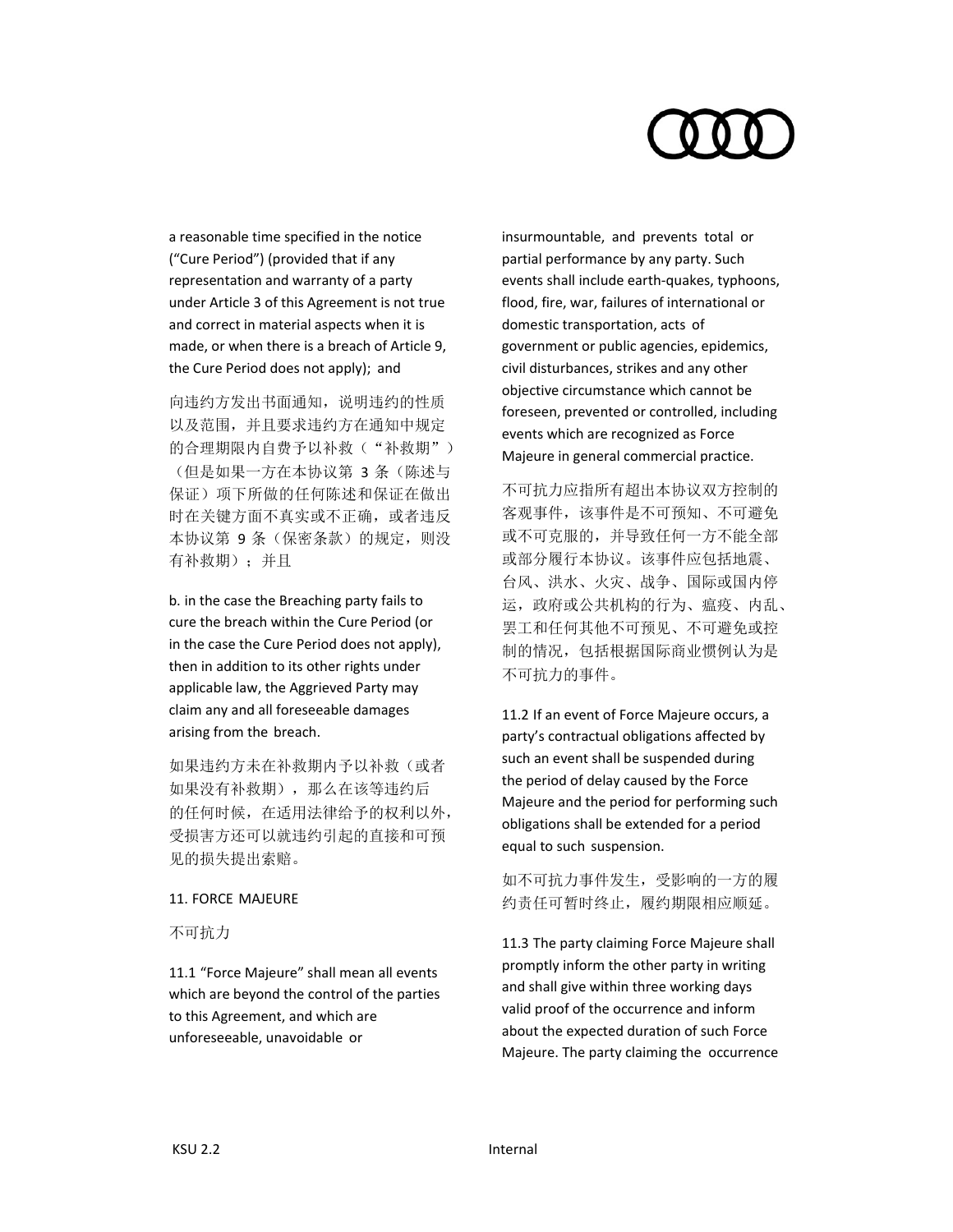# of Force Majeure shall also use all reasonable endeavors to terminate the Force Majeure.

声称遭受不可抗力的一方应迅速以书面形 式通知另一方,在三个工作日内提供事件 的有效证明,并告之另一方该不可抗力的 预计持续时间。受不可抗力影响的一方应 采取所有必要手段终止不可抗力。

11.4 In the event of Force Majeure, Buyer and Vendor shall immediately consult with each other in order to find an equitable solution and shall use all reasonable endeavors to minimize the consequences of such Force Majeure.

当不可抗力事件发生时,买卖双方应立即 磋商,寻求公平的解决方案,并采取一切 必要的手段减少不可抗力的后果。

# 12. TERMINATION

终止

12.1 Unless otherwise provided in this Agreement, in the case Vendor hasn't commenced to perform any Services/or deliver the Goods, Buyer shall be entitled to terminate this Agreement with prior written notice without further compensating the Vendor; In the case Vendor has commenced to perform the Services, Buyer shall pay Vendor the Contract Price/Fees and Expenses on a proportional basis as consideration of the completed Services.

除非本协议另有约定,在卖方尚未开始履 行本协议项下的服务或提供本协议项下的 商品时,买方有权在无需补偿卖方的情况

下,以事先发出通知的形式终止本协议; 在卖方已经开始履行本协议项下的服务时, 买方应当就已经履行的服务项目按照比例 支付合同价格/费用。

12.2 If Vendor fails to perform the Services/deliver the Goods on schedule due to Force Majeure, and Vendor has provided written notice of the Force Majeure event to Buyer within three calendar days of the commencement of the Force Majeure, the delivery date of the

Services/Goods could be postponed subject to Buyer's written consent. In the case of Force Majeure, Buyer is also entitled to terminate this Agreement and pay Vendor the Fees and Expenses on a proportional basis as consideration of the completed Services.

如因不可抗力情形造成卖方不能如期履行 服务或提供商品,且卖方在发生不可抗力 情形之日起的 3 个工作日内就不可抗力的发 生向买方提供书面通知,经买方书面确 认, 服务和商品的交付日期可以延期。在 不可 抗力情形下,买方也可以解除本协议, 并 按照本协议约定的服务费用标准,按比 例 向卖方支付其已完成工作的相应的服务 费 用。

12.3 Either party (the "First Party") may terminate this Agreement with immediate effect by written notice to the other if:

在下述情况下,任何一方("第一方") 均可在书面通知另一方后立即终止本协议: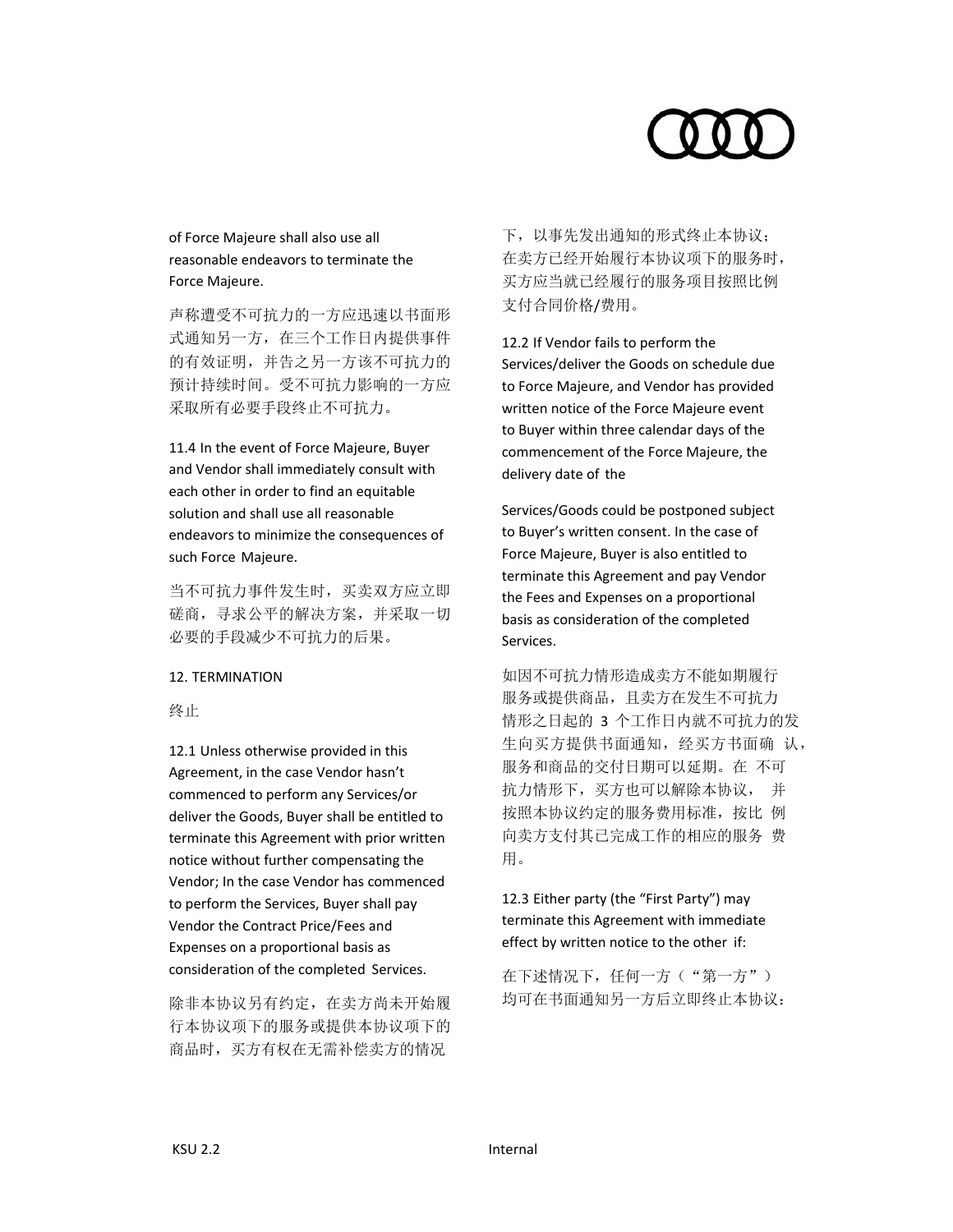a. the other party ceases to carry on business or goes into liquidation (other than voluntary liquidation for the purpose of a bona fide solvent reconstruction or amalgamation, the terms of which have been approved in advance by the First Party in writing) or is dissolved or struck down;

另一方停业、清算(事先得到第一方书面 同意的、以清偿债务而进行的重组或合并 的自愿清算除外)、解散或关闭;

b. the other party is unable to pay its debts as they mature or suffers the appointment of a receiver, administrative receiver or administrator (or any similar official or process under the law of its domicile or place of incorporation) of the whole or any part of its assets or is subject to any bankruptcy proceedings;

另一方无法支付到期债务,或其全部或部 分财产被指定给破产接管人、行政接管人 或管理人(或依照其公司所在地或公司设 立地的法律规定的任何类似的官方程序) 管理,或正面临任何破产程序;

c. the other party is in breach of any provision of this Agreement and fails to remedy such breach (where it is capable of being remedied) within 30 days from the date of receipt of the notice from the First Party specifying the breach; and

另一方违约,并且在第一方指出违约之后 30 日内未采取任何补救措施(可以采取 补救措施的);或

d. the other party is in breach of the provision of this Agreement and such breach is incapable of being remedied.

另一方违约,并且无法补救。

12.4 Buyer shall have the right to terminate this Agreement at its discretion by providing prior written notice to the Vendor. Upon duly delivery of the termination notice to the Vendor, Vendor shall take all necessary actions to suspend the performance of this Agreement. The Buyer shall pay the pro‐rata value of any Goods/Services rendered prior to the termination data and with prior written approval of the Buyer.

买方有权自行决定通过事先书面通知的方 式提前终止本协议。一旦提前终止协议的 通知到达卖方并在通知述明的日期生效后, 卖方应当立即采取行动终止本协议项下的 工作。 买方对卖方在本协议终止日前根 据买方事先书面批准已提供的商品或服务 应按比例支付价款。

12.5 The termination of this Agreement shall not release any party from obligations which have already accrued prior to the termination, or the obligations which survive the termination of this Agreement.

本协议的提前终止并不解除任何一方在协 议终止前已经发生的义务,并且该方应当 继续履行该义务至完毕。

12.6 Upon termination or expiration of this Agreement, Vendor shall transfer, assign and make available to Buyer all property and materials in Vendor's possession or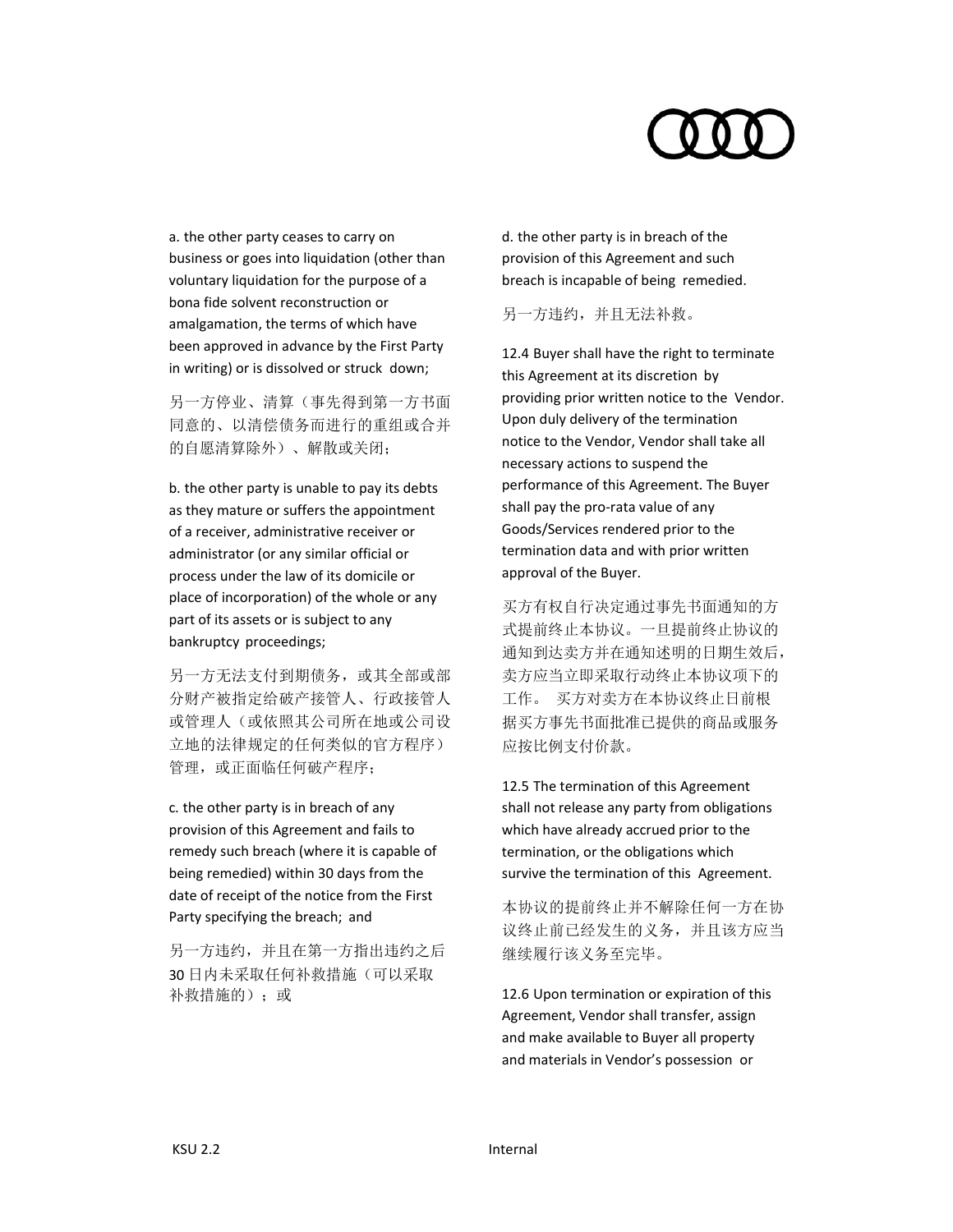# subject to Vendor's control that are the property of Buyer.

本协议期满或终止后,卖方应当将其占有、 保管或实际控制的属于买方所有的全部资 产和材料返还给买方。

# 12.7 Continuing Obligations

# 双方持续的义务

The provisions of Article 9 (Confidentiality), Article 10 (Liability and Breach of Agreement) (but only with respect to claims arising prior to the termination hereof or with respect to other continuing obligations), Article 13 (Governing Law and Dispute Resolution) and Article 14 (Auditing) shall survive the termination of this Agreement.

本协议中以下各条的条款在本协议终止后 继续有效: 第 9条(保密条款), 第 10 条(违约责任)(但其效力仅限于本协议 终止前发生的违约事件以及违反其他持续 义务的情形), 第 13 条(适用法律及争 议解决条款)以及第 14 条(审计条款)。

# 13. GOVERNING LAW AND DISPUTE RESOLUTION

适用法律及争议解决条款

13.1 This Agreement shall be governed, construed and interpreted by, through and under the laws of PRC.

本协议以及与本协议有关的任何事项均应 由中国法律管辖及解释。

13.2 Buyer and Vendor shall settle all disputes arising from the interpretation, performance, dissolution or termination of this Agreement or in connection with this Agreement through friendly consultation.

买卖双方应通过友好协商的方式解决在解 释、履行、解除或终止本协议所产生的, 或与本协议有关的任何争议。

13.3 In case no agreement can be reached to resolve the dispute, either party shall have the right to submit the dispute to Beijing Arbitration Commission ("BAC") for arbitration in Beijing in accordance with the arbitration rules of BAC in effect at the time of the application for arbitration. The language of the arbitration shall be English. Any arbitration award will be final and binding upon the parties. In the course of dispute resolution, this Agreement shall be continuously valid and be performed by both parties except for the part under arbitration.

如双方无法协商解决,任何一方有权将争 议提交给北京仲裁委员会进行仲裁,仲裁 应在北京举行并使用该委员会在接受仲裁 申请时的仲裁规则,仲裁裁决是终局的, 对双方均有约束力。在争议解决过程中, 有争议的条款不影响本协议其他部分的效 力。

# 14. AUDITING

审计

14.1 Vendor agrees to grant to Buyer's auditor(s) and third party auditor(s) engaged by Buyer the right, exercisable at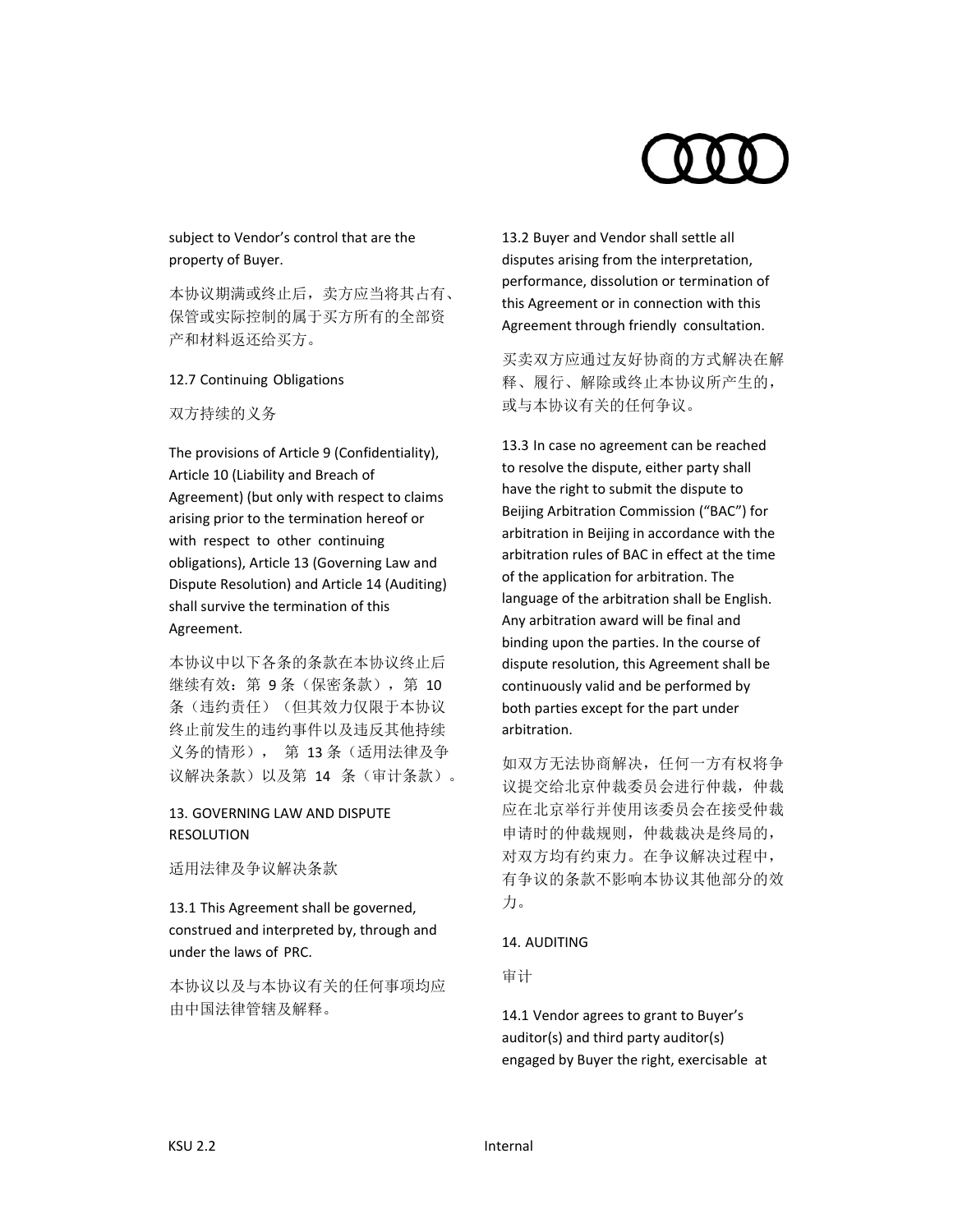any time during the term of this Agreement and two (2) years after the expiration of this Agreement, with prior written notice to the Vendor, to inspect and check documents in connection with the transactions of this Agreement, including without limitation, relevant records, documents, and accounting procedures and practices, for the term of this Agreement at Vendor's premises.

卖方同意买方的审计人员或买方聘请的第 三方有权经事先通知的形式在本协议期间 以及本协议终止后的两(2)年内到卖方 所在地检查双方的所有往来账目,包括但 不限于自双方商务交易首日起至本协议期 满日止的所有账本、记录、文件、会计程 序和会计实务。

14.2 Vendor shall give Buyer's auditor(s) the opportunity to access for inspection, copying and auditing the application systems used by Vendor for business dealings with Buyer and stored data concerning Buyer in connection with the transactions of this Agreement. Vendor shall make available to Buyer the account documents and system documentation that are to be kept in accordance with legal and/or contractual provisions.

卖方应当允许买方的审计人员进入并检查、 复制及审计卖方使用的与买方进行商务往 来的应用系统并获取卖方存储的与买方有 关的数据。卖方应向买方提供其依法及/ 或按约定保存的所有会计文件及系统文件。

# 15. ASSIGNMENT AND SUBCONTRACTING

### 转让及分包

15.1 Neither party may assign or sub‐ contract any of its rights or obligations under this Agreement to any third party without first obtaining the express written consent of the other party (however, such consent shall not be unreasonably withheld or delayed).

未经对方事先书面同意,任何一方均不得 将其依照本协议所获得的权利或义务转让 或分包给任何第三方(然而,上述同意无 正当理由时不得拒绝或拖延)。

15.2 Subject to Buyer's prior written consent, Vendor is entitled to assign some of the Services to a qualified third party, provided that such assignment is necessary for and advantageous to the performance of this Agreement; under such circumstances, Vendor shall assume all the liabilities of the works conducted by such third party.

在买方事先书面同意、并且就履行本协议 是有利的和必须的情况下,卖方可以将其 在本协议项下的部分服务分包给合资格的 第三方承包人。在上述情况下,卖方就该 第三方的工作成果对买方承担责任。

### 16. NON‐SOLICITATION

禁止招揽买方雇员

Except to the extent that this Agreement expressly provides otherwise, during the term of this Agreement and for six months after its expiry or termination, Vendor may not, unless the Buyer agrees, solicit for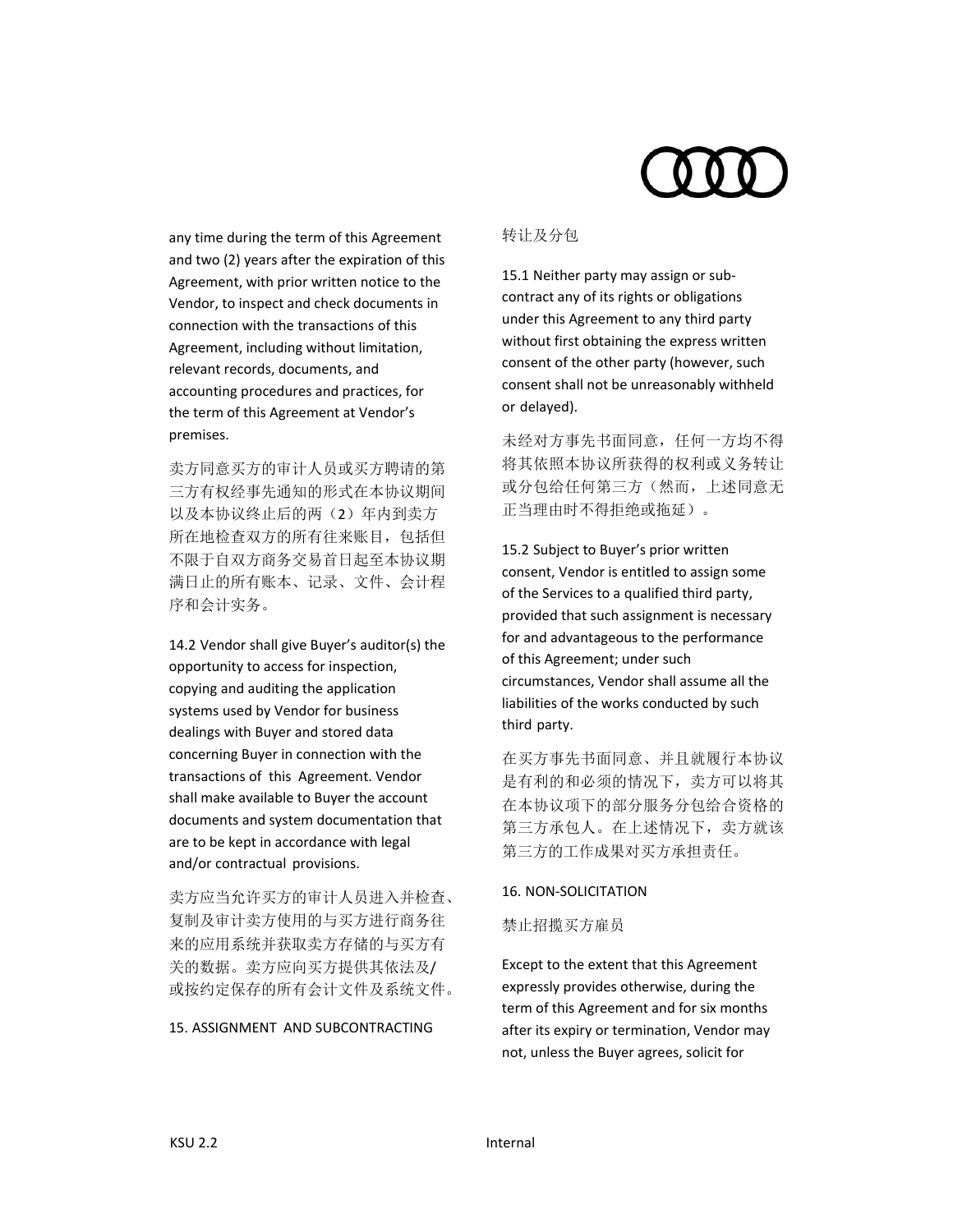

employment, or independently contract for the services of, any employee of Buyer who is involved in the performance of this Agreement.

除非本协议另有明确的约定,在本协议有效 期内以及协议期满日后六(6)个月内,卖 方不得向买方参与本协议履行的雇员发 出 招聘要约,经买方同意的除外。

### 17. WAIVER

# 弃权

17.1 No forbearance, delay or indulgence by either party in enforcing the provisions of this Agreement shall prejudice or restrict the rights of that party nor shall any waiver of its rights in relation to a breach of this Agreement operate as a waiver of any subsequent breach.

在执行本协议的条款时,一方的权利不因 他方的偿债延期、迟延或付款延期而受到 限制或影响,因违反本协议而对权利的放 弃不得视为对其后其他违约权利的放弃。

17.2 No right, power or remedy given to or reserved to either party under this Agreement is exclusive of any other right, power or remedy available to that party and each such right, power or remedy shall be cumulative.

一方依照本协议所获得或保有的任何权利、 权力或补救措施均不排除其所拥有的其他 权利、能力或补救措施的适用,并可同时 适用上述各项权利、能力或补救措施。

### 18. NO PUBLICITY

# 协议内容保密

18.1 The existence of this Agreement, as well as its content, shall be held in confidence by both parties and shall not be disclosed in whole or in part to any person or entity, except to (i) authorized securities regulators or exchanges in accordance with applicable laws, (ii) officials in relevant government departments pursuant to the requirements of applicable laws or in order to fulfil any conditions precedent to the effectiveness of this Agreement or to the performance by a party of its obligations or exercise of its rights hereunder or relating hereto, (iii) to financial institutions for the purpose of arranging debt financing or similar financial arrangements for either party.

各方应对本协议的存在及其内容保密,并 不得向任何人或实体予以全部或部分披露, 但向以下各方披露的除外: (i) 依据有关 法律得到授权的证券市场监管官员或交易 所 (ii)依据有关法律, 或者为了满足本协 议的生效条件, 或为一方履行其于本协议 项下或与本协议相关的义务或行使其于本 协议项下或与本协议相关的权利需要知道 该等信息的相关政府部门的官员; 或(iii) 金融机构(为各方安排债务融资或类似金 融安排的目的)。

18.2 Vendor shall not use Buyer's or Buyer's Affiliates' logo, trademark or company name and identification of this engagement in connection with Vendor's general lists of customers or in any of Vendor's materials issued to any third party without Buyer's (or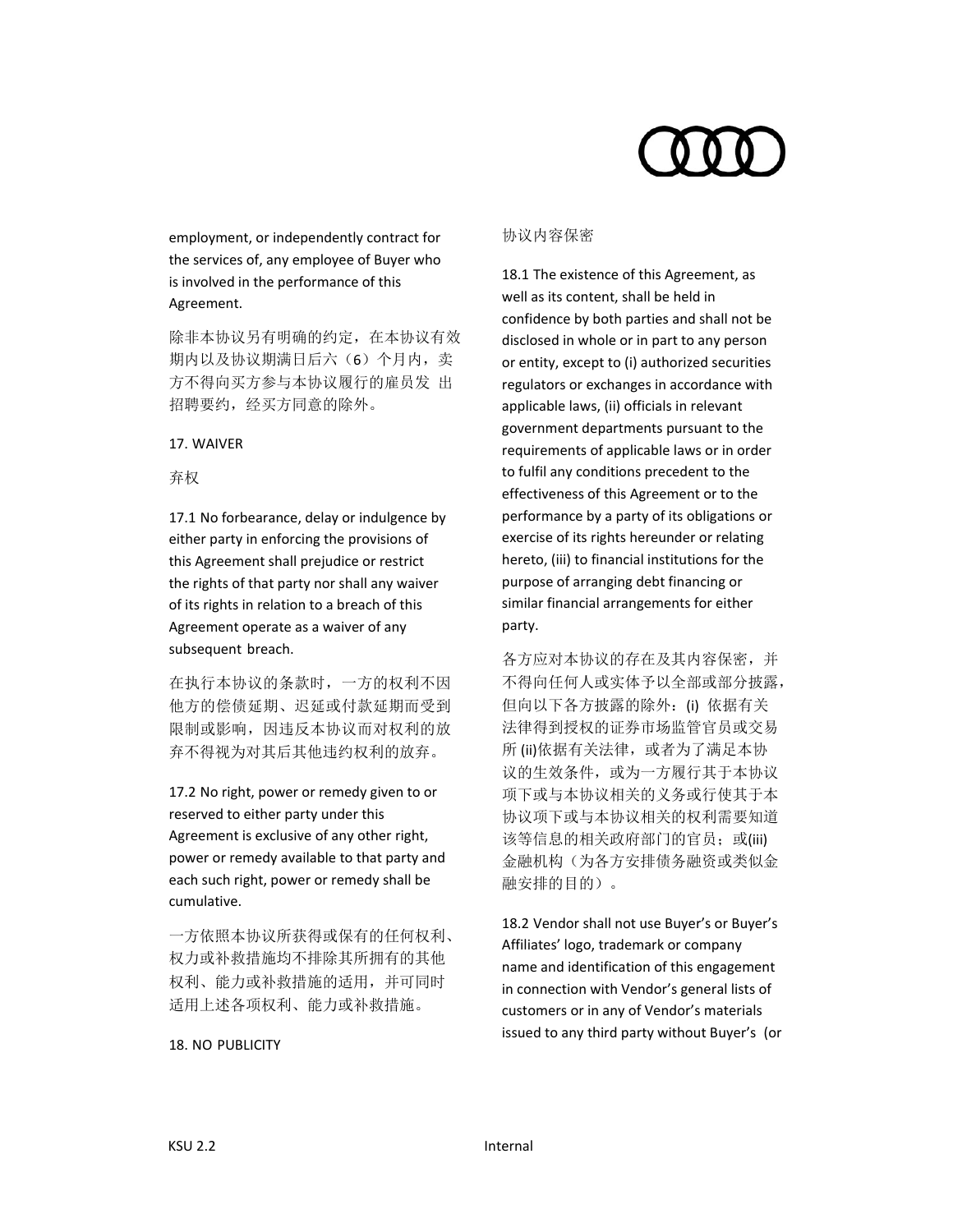Buyer's Affiliates', when the case may be) prior written consent.

未经买方或其关联企业的事先书面同意, 卖方不得在任何向第三方发布的文件中或 在有关的客户清单及客户经验中使用买方 或其关联企业的图标、商标或企业名称及 标识。

### 19. AMENDMENTS

### 变更

19.1 Variations on this Agreement shall be valid only if made in writing following mutual agreement of the parties and signed by duly authorized representatives of both parties.

对本协议的变更仅在双方书面同意、并经 适当授权代表签署的情况下有效。

# 20. GENERAL PROVISIONS

一般条款

20.1 Notwithstanding that the whole or any part of any provision of this Agreement may prove to be unenforceable, the other provisions of this Agreement and the remainder of the provision in question shall remain in full force and effect.

在本协议条款的全部或部分被证实无法强 制执行时,不影响其他条款以及有争议条 款的其余部分的效力。

20.2 By executing this Agreement, Vendor acknowledges and agrees to comply with Buyer's "Requirements for sustainable development" as set forth in

webpage:http://www.vwgroupsupply.com/ b

2bpub/zusammenarbeit/nachhaltigkeit/leitl i nien.html.

经签署本协议,卖方确认并且同意遵守买 方在如下网页中列明的"可持续发展要

求 ":http://www.vwgroupsupply.com/b2b pu

b/zusammenarbeit/nachhaltigkeit/leitlinien. html.

20.3 Vendor undertakes to comply with the Volkswagen Group Code of Conduct, and report any and all wrongdoing, corruption, or violation of the Volkswagen Group Code of Conduct discovered in connection with the Services or Goods provided under this Agreement in accordance with the Volkswagen Group Ombudsman System by contacting either

IALINE@volkswagen.com.cn or by visiting http://www.volkswagenag.com/content/vw corp/content/en/the\_group/compliance/o mb udsmann\_system.html. Vendor may obtain a copy of the Volkswagen Group Code of Conduct by contacting Buyer or at http://www.volkswagenag.com/content/vw c

orp/info\_center/en/publications/2010/07/ Verhaltensgrundsaetze\_des\_Volkswagen\_K o

nzerns.bin.html/binarystorageitem/file/The +Volkswagen+Group+Code+of+Conduct.p df.

卖方承诺遵守大众集团行为守则,以及根 据大众集团调查系统报告在其依据本协议